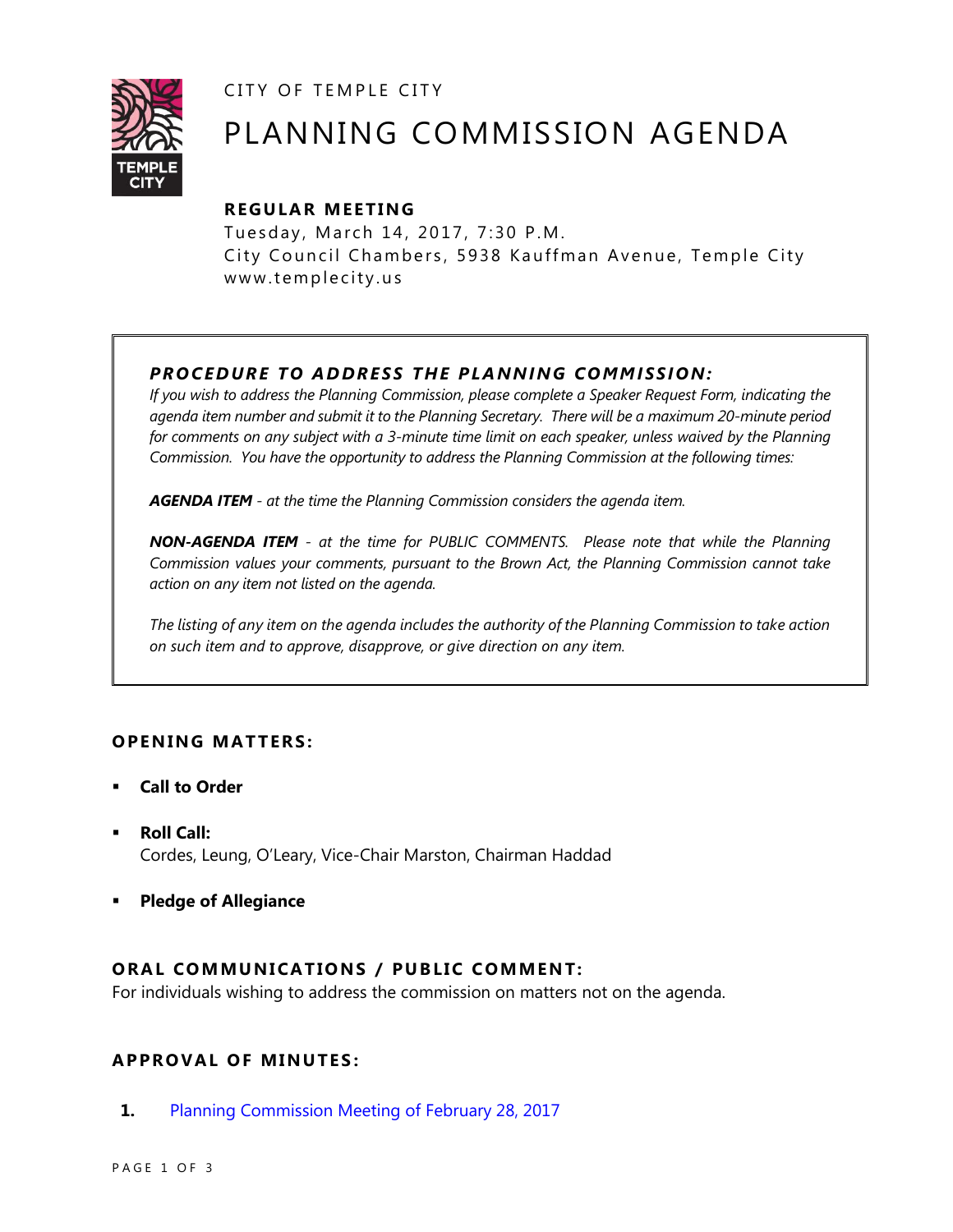## **PUBLIC HEARING ITEMS:**

**2. File: PL 16-487.** [A Major Site Plan Review and a Tentative Parcel Map for a four-unit residential](https://ca-templecity.civicplus.com/DocumentCenter/View/7851)  [subdivision.](https://ca-templecity.civicplus.com/DocumentCenter/View/7851)

Address: 5712 Noel Drive

Recommendation: That the Planning Commission find that this project is exempt from the California Environmental Quality Act (CEQA) pursuant to Section 15303 (New Construction or Conversion of Small Structures) and Section 15315 (Minor Land Divisions) of the CEQA Guidelines.

Project Planner: Adam Gulick agulick@templecity.us

## **D ISCUSSION ITEM(S ):**

**3. None**

## **FUTURE AGENDA ITEMS AND REPORTS:**

**4. Planning Manager's Report**

Update on current projects and future agenda items.

**5. Comments from Commissioners**

#### **ADJOU RNMENT:**

Adjourn to the Planning Commission Meeting of April 11, 2017 at 7:30 p.m., City Council Chambers, Civic Center, 5938 Kauffman Avenue, Temple City.

If you wish to appeal any decision of the Planning Commission, you must do so within fifteen (15) days of the Planning Commission action. Please contact the Community Development Department for information regarding the appeal process.

If you challenge any action of the Planning Commission in court, you may be limited to raising only those issues you or someone else raised at the public hearing described in this notice, or in written correspondence delivered to the Planning Commission at, or prior to, the public hearing.

A copy of the Planning Commission agenda packet, staff reports and supporting documents and any materials related to an item on this Agenda submitted to the Planning Commission after distribution